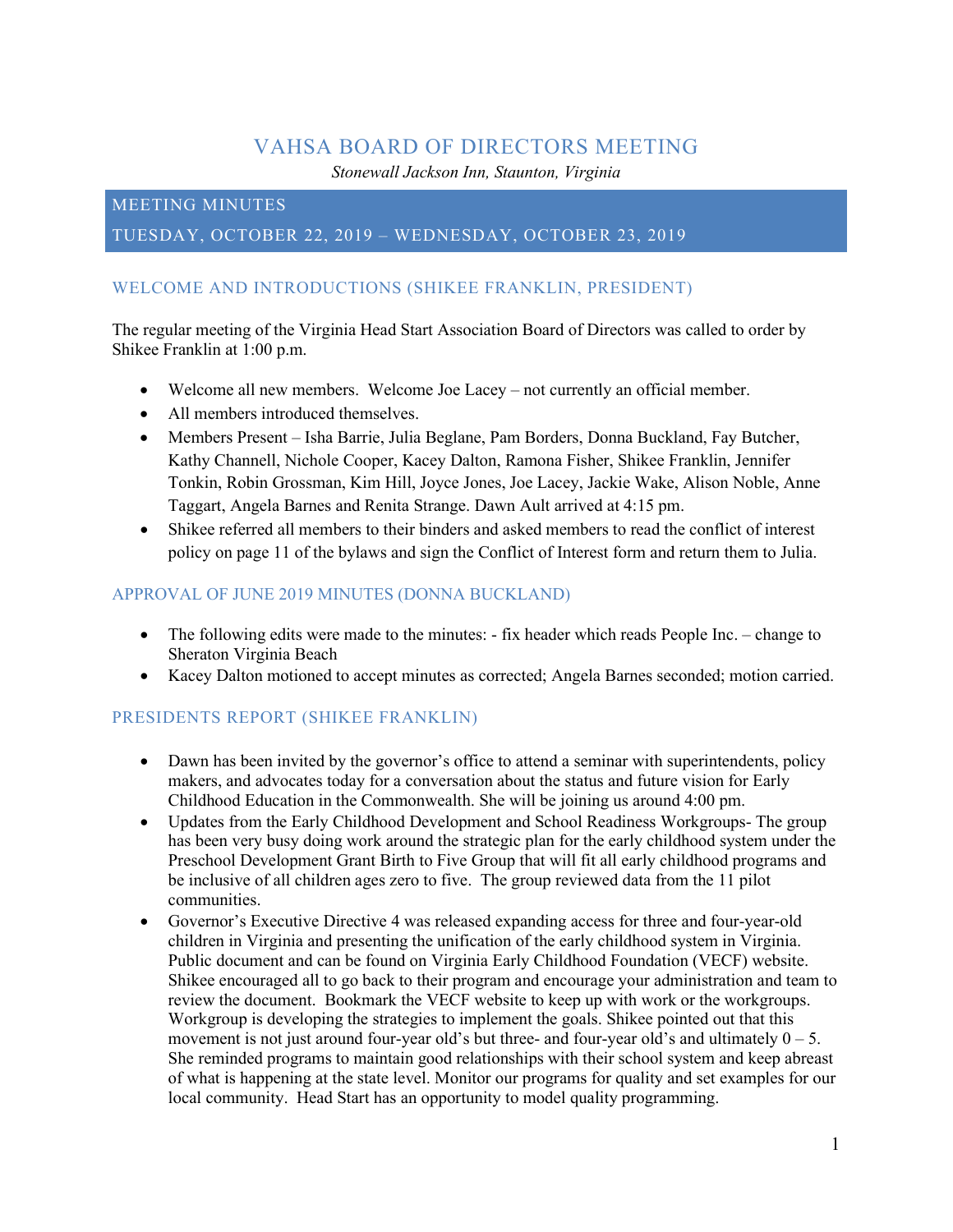- Listening sessions were well attended by Head Start and private child care and the input was reflected in the updates to the strategic plan. For example, there is now more language about retaining and supporting systems that are already in place. Shikee reminded the members that the school readiness meetings are open to the public.
- Alison Noble noted that the state is focused on expanding VPI. Mixed delivery will be the model. Communities need support to write and manage those grants. They are looking for other options for mixed delivery and reviewing infrastructure. They may be contracting back with Department of Social Services to do some of the work.
- Kathy Channell added that the Governor's budget will tell us more about the direction.
- New Preschool Development Grant may expand pilot to new areas.
- Head Start Collaboration grant is proposed to move to VDOE. The Child Care Block Grant is also proposed to move to VDOE. The Licensing Department and background checks will remain with DSS.

#### TREASURER'S REPORT (BONNIE HARSLEY – NOT IN ATTENDANCE)

Julia noted that Bonnie Harsley will not be attending the meeting. Julia referenced the financial statements that are in the packet. She stated that Dawn has been working tirelessly with the auditors.

## EXECUTIVE ASSISTANT REPORT (JULIA BEGLANE)

Everybody should be registered on the website. Julia planned to share a power point to show new website access, however, there were technical difficulties. She reported the following:

- Google committees Julia created committees on a VAHSA google drive for each committee.
- Social Media the Association staff is asking for help with this and Kacey Dalton has agreed to help. We would also welcome other volunteers from the board. Giving Tuesday - if we are doing this, Julia would like to have help from the board doing this. Julia asked the board members if they would like to continue this effort. Julia said that last year Giving Tuesday raised \$150.
- Julia reviewed the upcoming events document from the packet. Julia reviewed the conferences. There are not as many people registering for the Health and Family Institute – went from 150 last year to 96. Julia explained that the board meetings will be combined with conferences in the future.

The technical difficulties were resolved so that Julia's presentation could continue.

- Julia reviewed the association website and login process. She shared the board of director's page which is only visible to board and contains all board related documents.
- She also reviewed the association Facebook (FB) page and Twitter and asked for assistance maintaining them and direction regarding what should be on the page. There was discussion around the topic:
	- What does the association want this to look like?
	- Shikee Franklin suggested sharing other FB pages such as VECF, NHSA, etc.
	- Anne Taggart asks what is the purpose of Social Media for the Association?
	- Shikee Franklin heard that the legislators look at Twitter.
	- Office of Head Start is encouraging Head Start programs to have social media accounts.
	- Joe Lacey suggested that there was an app that posts on all social media.
	- Jackie Wake suggested that the FB page could fall under advocacy.
	- Should we develop a social media policy mirror the National Head Start Association?
	- Make a point to introduce the association social media at the annual conference.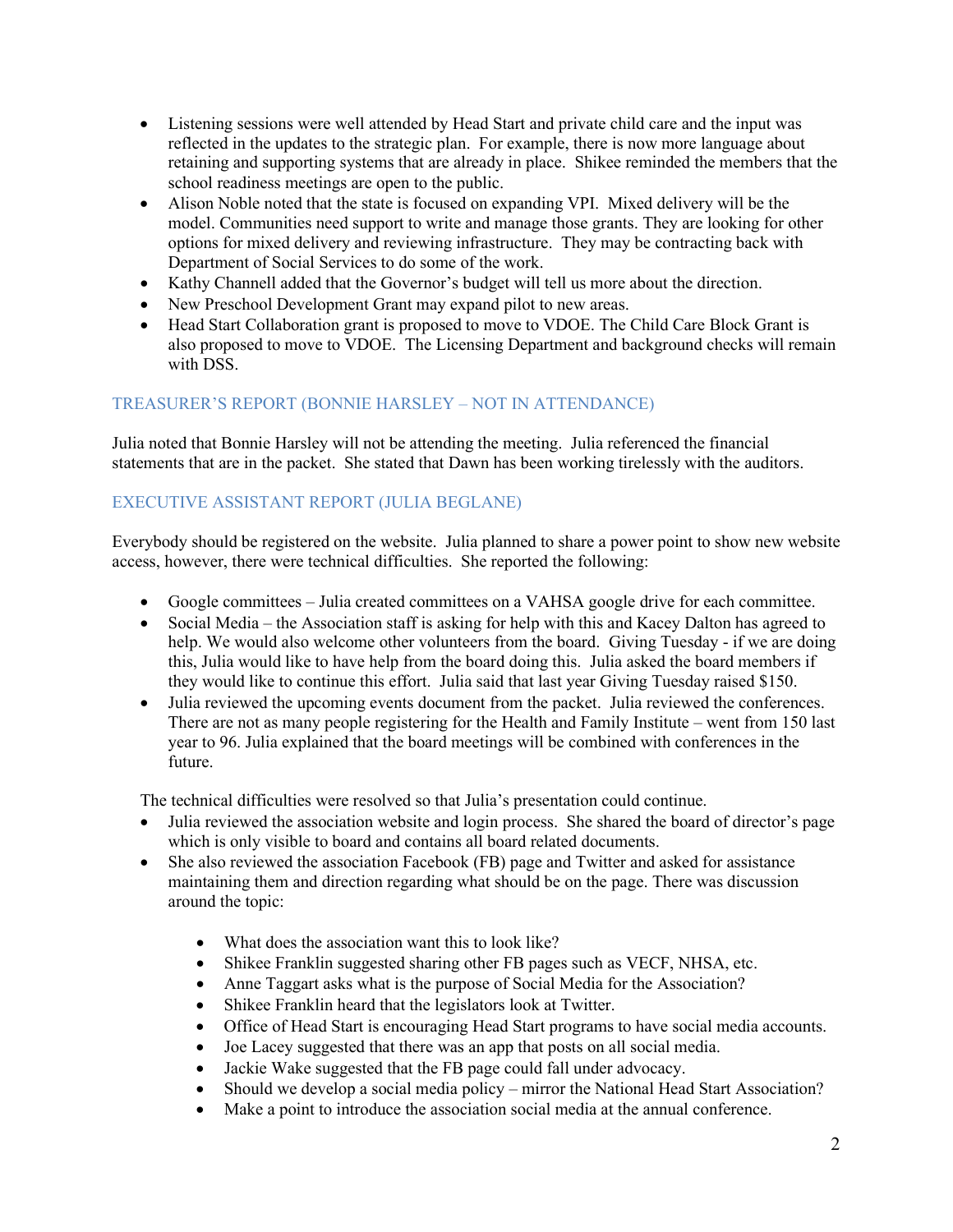- Anne asked about the policy. Shikee reminded the members that the board had previously decided to mirror the NHSA policy.
- Shikee introduces her programs Facebook page to all parents at orientation.
- Kacey asked how often VAHSA would like her to post on the page?
- Shikee stated that VAHSA Facebook page should be highlighted at the April 2020 conference so that all attendees have an opportunity to "pull out their phone and "Like" the VAHSA Facebook page.
- Consider a hashtag for the VAHSA social media.
- Come up with a plan for VAHSA to use Giving Tuesday in the future. Not worth it last year. Not something to consider this year.
- Shikee suggested having the advocacy committee brainstorm suggestions for sources added to the work of the advocacy committee today.

Shikee asked the members to consider whether they would be interested in serving as Vice President. We would like to fill that position because Nichole Cooper is now finished with her second term on the board.

Shikee asked for a motion to go into closed session prior to the break. Anne made a motion, second by Kacey. Motion carried. The board went into closed session at 2:08 p.m. Julia and Joe stepped out. The board went into closed session to consider approval of the new treasurer because Bonnie Harsley is now finished with her second term.

Motion was made by Kacey and Ramona seconded to move into open session. The board went back into open session 2:18 p.m.

Alison Noble nominated for Vice President with a motion from Jackie Wake, Angela Barnes seconded, motion carried.

Shikee announced that Joe Lacey has been voted in as the Treasurer.

Shikee asked the board members to review the committee list and ask if the new members would like to sign up for a committee.

2:30 the board took a 10-minute break.

**Guest presentation**: Tom Vlahakis, President, Vlahakis Wealth Management. Review of long-term investment portfolio.

- Invested \$184,000 now right at \$190,000  $(6.23\%)$
- 70% Bonds 30% Stocks
- Anne Taggart asked about whether percent ever changes. Tom said yes, determined by stock market activity. Anne suggested that the board considers future investments based on balance of funding in the checking account. There is information in the operations manual regarding investment strategy.

The members broke into committees at 3:00 p.m.

At 4:15 p.m. Dawn Ault arrived and gave a report of the Early Childhood Summit. She reviewed the content of the meeting and Executive Directive Four. The state will be applying for PDG B5 again. Application is due November 1.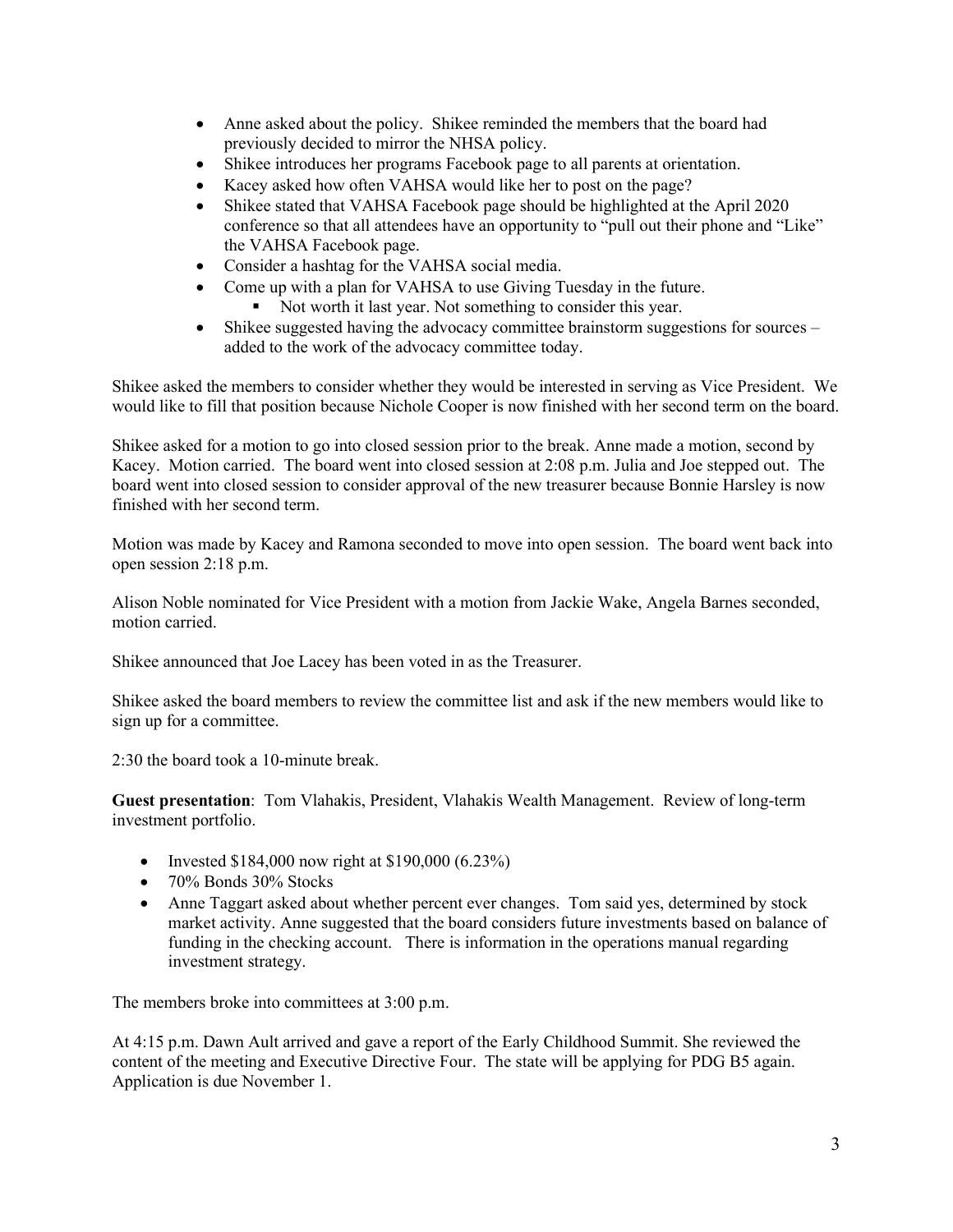5:00 p.m. recess.

The meeting resumed the following morning.

 $10/23/19 - 8:10$  a.m. Shikee called the meeting to order.

### EXECUTIVE DIRECTOR'S REPORT (DAWN AULT) attached

# TREASURER'S REPORT (DAWN AULT)

- Review of finances to date, refer to RCG Sept 30 Financial Statement for most recent update
- Review FY19 Financial Review Draft Received from the Auditor
- Board review Treasurer Responsibilities in Operations Manual and discuss nominations for Treasurer

Dawn stated that the Association needs parent ambassadors. She asked for feedback about past parents – if they represent as past parents, how far back should they go? She stated that she is extending the deadline for parent ambassador applications to November 15, 2019.

Dawn presented information from the Head Start Needs Assessment. The response rate was less than 50%. Dawn will work with the new Collaboration Office Director to make sure there is more participation in the future. The Collaboration Office uses this information to set goals in their 5-year strategic plan and provide information within her grant application. Anne Taggart asked how this report influences the Collaboration Office's work. Jackie Wake explained how she and Wenda Singer worked together on dental information. In the current report, Jackie noted that the % of dental homes are higher, but the parent follow-up is not so good. Shikee suggested that there could be a conference call for directors so that they understand the importance of participating in the survey and to make sure they understand the questions. There was discussion about the Head Start Advisory Council and how it could work in the future.

Dawn informed the board that through the Department of Social Services, the Collaboration Office provided additional end of the year funds to the Association in the amount of \$13,813. This is in addition to the contractual amount of \$46,300. We were able to replace office computers and other office equipment, in addition to purchasing one of the keynote's hardcover book for each attendee at our upcoming annual conference.

Dawn explained that Early Impact Virginia is collecting information regarding the effectiveness of Home Visiting including Early Head Start and Head Start home visiting programs.

**Guest presentation:** Brenda Workman from Bluefield College presented relevant programs to the board members. Bluefield offers a 10% discount to all staff of Head Start. Pathfinders will continue to support through 4-year degree programs at Bluefield. Students can get help through Virginia tuition assistance. Several Early Childhood Education staff are attending college at no cost through the program. Brenda stated that she presents at pre-service trainings at some Head Start programs and she is happy to do so.

After Brenda's presentation, Shikee asked for a motion to go into closed session. Kacey Dalton motioned, Ramona Fisher seconded, motion carried. The board went into closed session. Julia and Dawn stepped out.

The board returned to open session on a motion made by Ramona Fisher and seconded by Joyce Jones.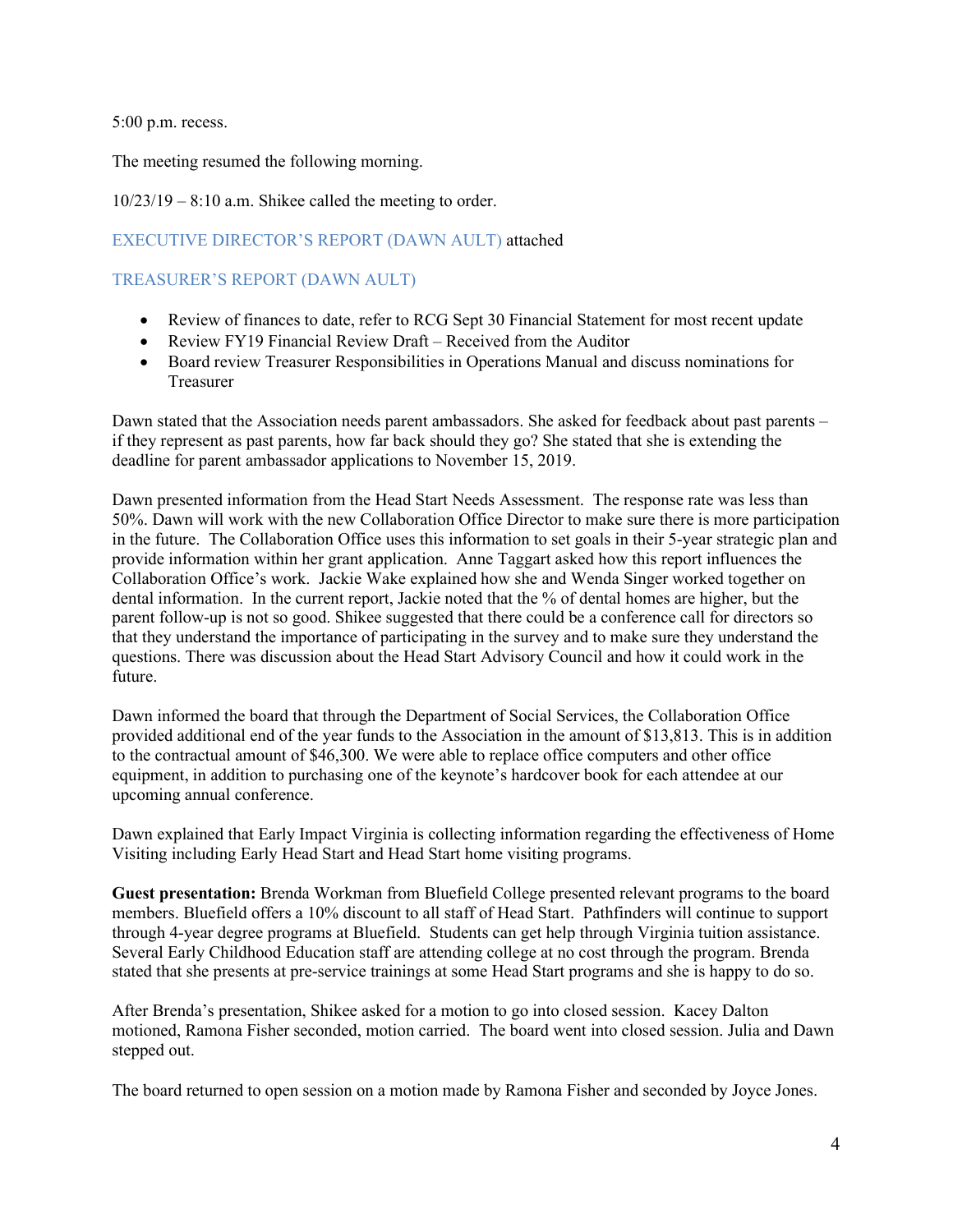Shikee informed Dawn and Julia that the board has voted to provide each of them with a one-time bonus to recognize the work that they have done this year to support the Association and the Collaboration Office. Shikee will make sure that the accountant knows how to assign that. Dawn and Julia will receive a letter from the Association President informing them of the details.

#### **Committee reports –**

**Governance Committee** - discussed the bylaws again. Recommendations were presented by the governance committee for changes. A motion to accept the changes was made by Fay Butcher, seconded by Isha Barrie – motion carried. Nichole Cooper provided the edited report to Julia who will ensure that the draft with tracked changes and the final edited version will both be posted on our Board Member access page on the website.

**Conference Committee** – discussed all conferences. They will be extending the registration date for the Health Institute conference. Gave 8 scholarships to the Health Institute. Need additional proposals for the annual conference to be held March 31-April 2, 2020. The Northeast Region is the host region. The Early Head Start Home-Based would benefit from workshops and therefore need proposals. The VAHSA Education Summit will be held August  $13 - 14<sup>th</sup>$  in Portsmouth, VA – Kimberly Johnson will be the presenter.

**Finance Committee** – Dawn gave the report – Audit (Financial Review) needs to be approved. She presented the financial report for the period ending September 2019 prepared by Bonnie Harsley. Dawn presented the Financial Review – not as intense as an Audit. She asked the board to consider whether an audit is necessary next year. After discussion, Kathy Channell made a motion that the Association amend contract to do a review instead of an audit next year. Angela Barnes seconded – motion carried.

Donna Buckland made motion to accept the financial review as presented, Ramona Fischer seconded – motion carried.

**Advocacy Committee** - Kathy Channell gave the report– they discussed parent ambassadors visiting state legislature instead of federal, as has been done in the past. They revisited social media needs and may want to look at operating policies to make sure it covers what should and should not be posted. Kacey is willing to post, but she wants input on what should be posted. Also, is there a list of what agencies that the Association wants to follow? Julia and Dawn will make those recommendations.

#### **Regional Reports:**

**NW Region** – had meeting October 17 in Lynchburg. Invited Brenda Workman from Blue Ridge College – TTA specialist Carolyn Porter provided training on creating an effective policy council. OHS has a new reference book. Also presented the HS Management Wheel. Renita Strange added that the policy council presentation was very helpful. Angela Barnes shared that her TA specialist will do their board and policy council governance training. Discussed ERSEA training in December. Dawn and Dorothy Holmes from Lyn-Cag are working on that. Also doing training on Opioid crisis.

**NE Region** – Jennifer Tonkin presented that they voted on new reps for the region. Made an annual training plan. Will have a training in February 2020 on Immigration Rights. Will have a CLASS training in March. Will do more staff wellness training. Helped to plan for the April annual conference.

**SE and SW regions** are not operating a regional meeting. Dawn says if they would like to have a train the trainer Opioid meeting TTA can provide that in the region.